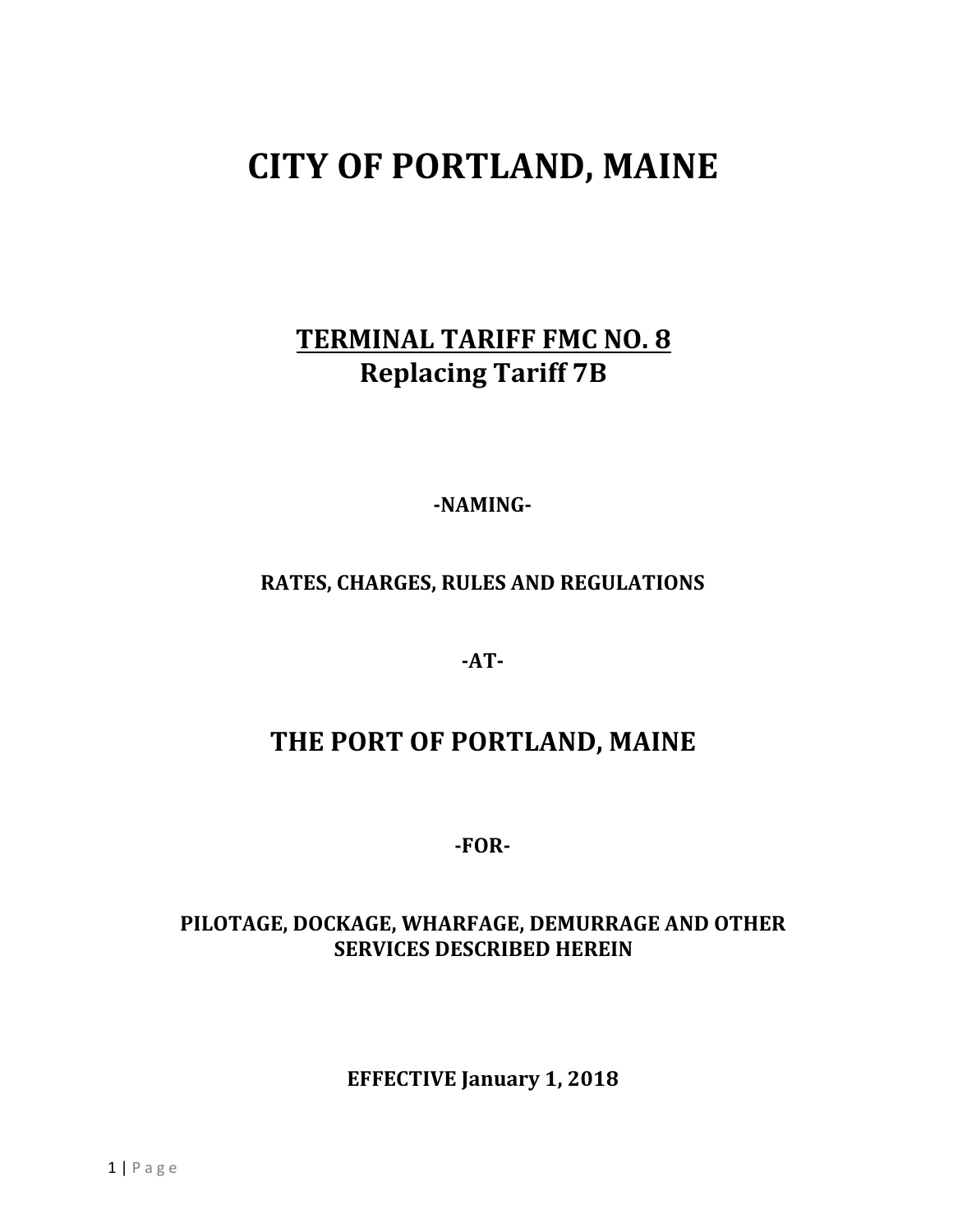## *Posted TARIFF*

## This Tariff has been promulgated by the City of Portland, Maine as applied to **The Portland Ocean Terminal at the Maine State Pier** and **Ocean Gateway Marine Terminal\***

Jon P. Jennings, City Manager Katherine Alves, Public Buildings Director [kra@portlandmaine.gov](mailto:kra@portlandmaine.gov)

Posted on the City of Portland website at: [www.portlandmaine.gov/waterfront](http://www.portlandmaine.gov/waterfront)

\* Note: **The International Marine Terminal** is operated by the Maine Port Authority and subject to a separate posted tariff at [http://www.maineports.com/#!international-marine-terminal/c1n20](http://www.maineports.com/%23!international-marine-terminal/c1n20)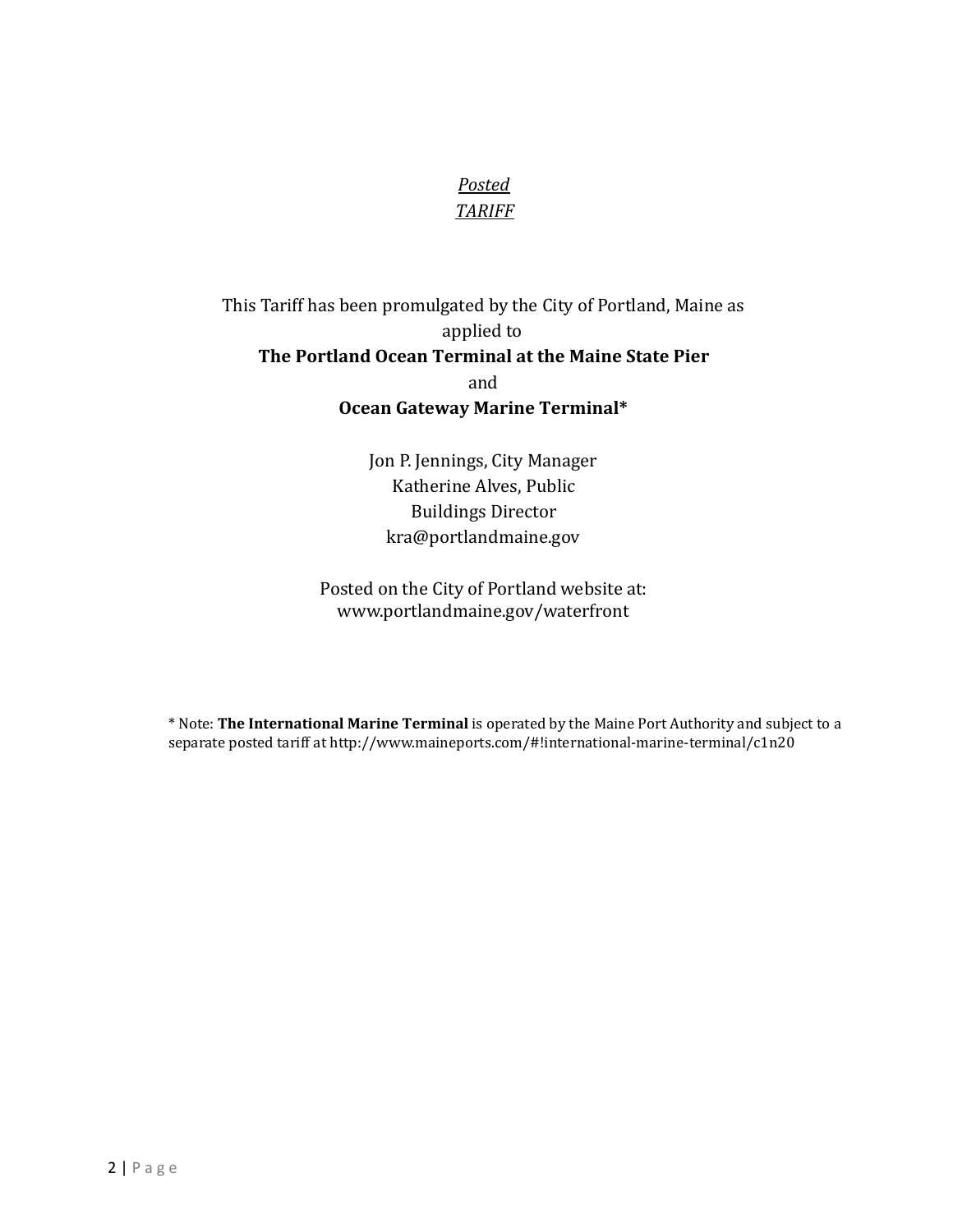#### **RULES, REGULATIONS, and CHARGES at the MARINE TERMINALS of PORTLAND, MAINE**

#### **1. DEFINITIONS**

#### CARGO:

The term "cargo", except where specified otherwise by lease or written agreement, shall mean with respect to containerized cargo, the contents of the containers and the container itself, whether loaded or empty

#### CHECKING:

Checking means the service of counting and checking the cargo against appropriate documents for the account of the cargo or the vessel, or other person requesting same.

#### CONTAINER:

The term "container" shall be held to mean all standard, permanent type containers 20' and over used for the movement of cargo as a unit. All other containers will be considered as general cargo and subject to terms and conditions afforded to general cargo.

#### DEMURRAGE (Wharf):

Wharf demurrage means a charge assessed against cargo remaining in or on terminal facilities after the expiration of free time unless prior arrangements have been made for storage.

#### DIRECTOR:

Director means the City of Portland Director of Port, Terminal Manager or designee. DOCKAGE:

Dockage means the charge assessed against a vessel for berthing at a wharf, pier, bulkhead structure, or bank or for mooring to a vessel berthed.

#### FREE TIME:

Free time means the speciied period during which cargo may occupy space assigned to it on terminal property free of wharf demurrage or terminal storage charges immediately prior to the unloading or subsequent to the discharge of such cargo on or off the vessel.

#### HANDLING:

Handling means the service of physically moving cargo between point of rest and any place on the terminal facility, other than the end of ship's tackle.

#### LOADING AND UNLOADING:

Loading and unloading means the service of loading or unloading cargo between any place on the terminal and railroad cars, trucks, lighters or barges or any other means of conveyance to or from the terminal facility.

#### POINT OF REST:

Point of rest means that area on the terminal facility which is assigned for the receipt of inbound cargo from the ship and from which inbound cargo may be delivered to the consignee, and that area which is assigned for the receipt of outbound cargo from shippers for vessel loading. All cargo must be placed at the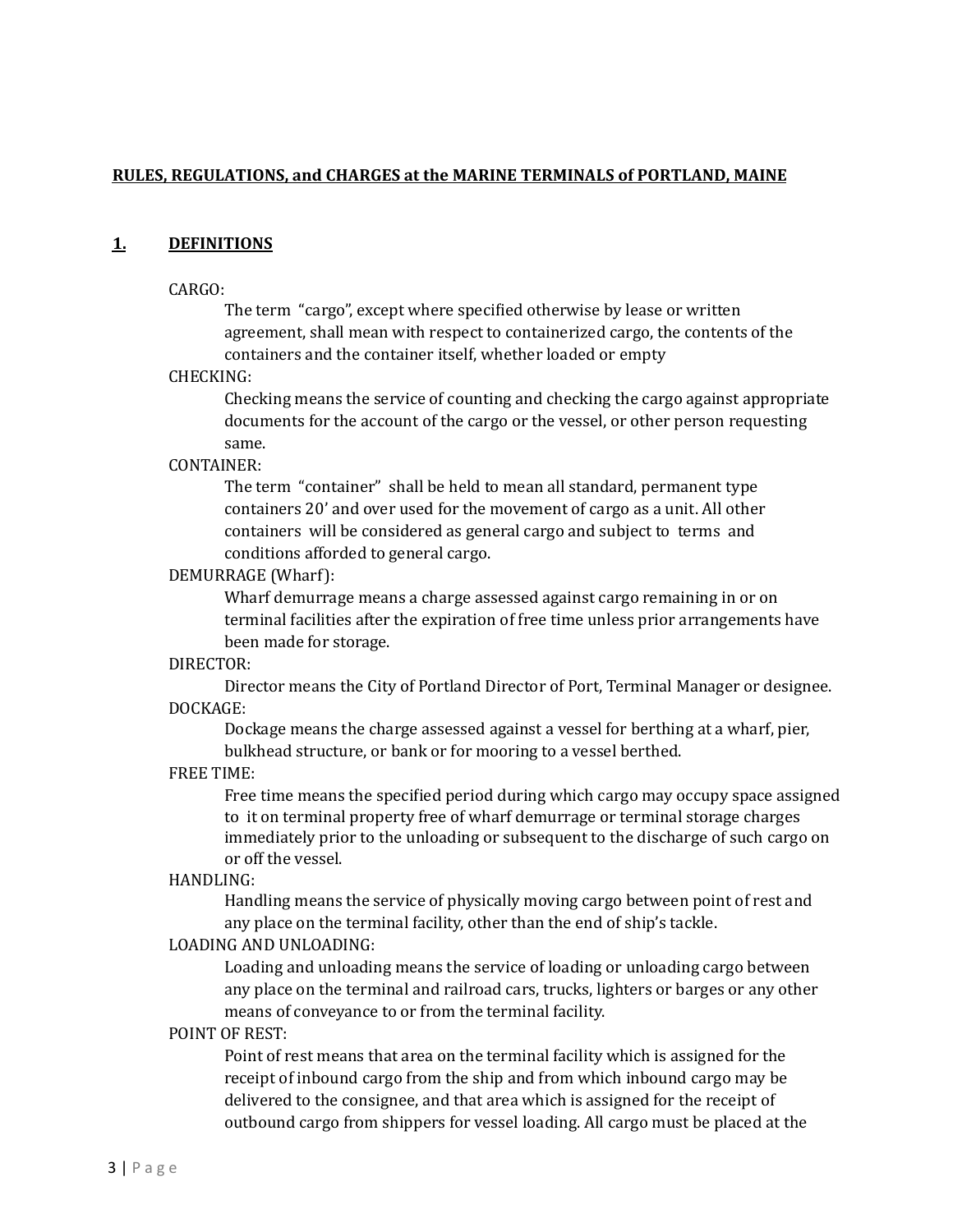designated point of rest. The Terminal Operator reserves the right, upon failure of the proper party to move freight to the designated point of rest, after notice, to

#### RORO:

move the freight to another location, at the risk and expense of the owner of the freight or the carrier or person who has the custody.

The term "RoRo" or roll on – roll off, shall be held to mean wheeled cargo, other than automobiles and containers/trailers, which can be driven onto or off of a specially constructed vessel.

#### STEVEDORE:

A person/partnership/corporation currently operating in the stevedoring trade for a minimum of two  $(2)$  years and qualified to perform all the following duties:  $(1)$ line handling, (2) loading or unloading vessels, and (3) managing the affairs of a ferry service or cruise line (common carrier) on Terminal property for the purposes of managing cargo operations, including containers, vehicles, roll on-roll off cargoes, and/or passenger operations. The duties described in this paragraph are referred to herein as "Stevedoring Services."

#### TERMINAL:

The term "terminal" shall be held to mean those portions of the deepwater marine terminals owned and operated by the City of Portland for public use, including the Portland Ocean Terminal, Maine State Pier, and Ocean Gateway Terminal.

*Note: The International Marine Terminal (IMT) is partially owned by the City of Portland, but is operated in its entirety by the Maine Port Authority and subject to a separate posted tarif .*

#### TERMINAL OPERATOR:

Where the term, TERMINAL OPERATOR is used in this tariff it shall be held to mean the City of Portland, Maine or it's lessee. The Terminals are neither common carriers nor public utilities and the Director is the sole interpreter of this tariff.

#### TERMINAL STORAGE:

Terminal storage means the service of providing warehouse or other terminal facilities for the storage of inbound or outbound cargo after the expiration of free time, including wharf storage, shipside storage, closed or covered storage, open or ground storage, bonded storage and refrigerated storage, after storage arrangements have been made.

#### TON:

The word "ton" as used in this tariff, shall be held to mean 2,000 pounds unless otherwise specified.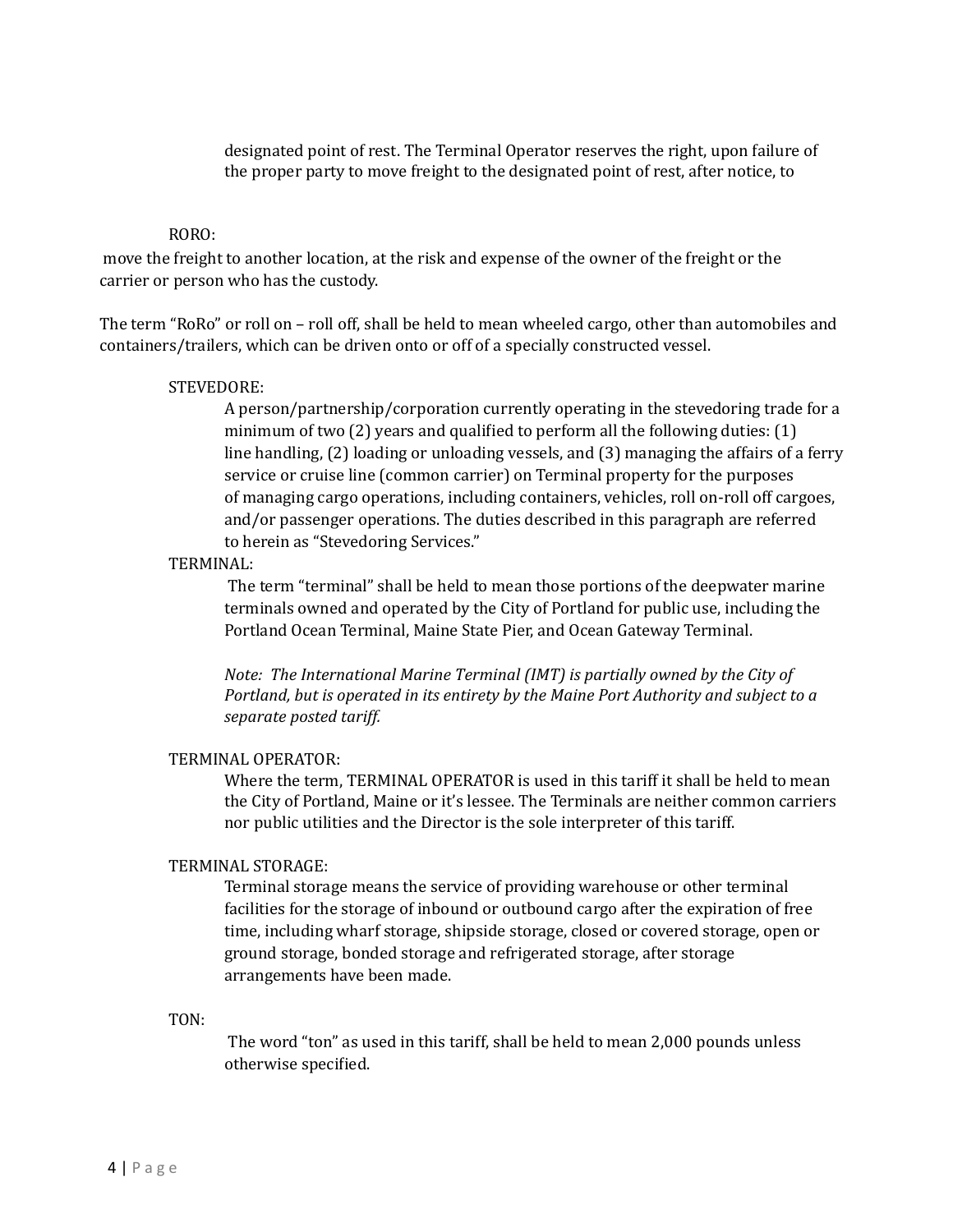#### USAGE:

Usage means the use of terminal facility by any rail carrier, lighter operator, trucker, shipper or consignee, its agents, servants, and/or employees, when it performs its own car, lighter or truck loading or unloading or the use of said facilities for any other gainful purpose for which a charge is not otherwise specified.

VESSEL:

When the term "vessel" is used in this tariff, it shall be held to mean floating craft of every description.

#### WHARFAGE:

Wharfage means a charge assessed against the cargo or vessel on all cargo passing or conveyed over, onto, or under wharves or between vessels (to or from barge, lighter, or water), when berthed at wharf or when moored in slip adjacent to wharf. Wharfage is solely the charge for use of wharf and does not include any other service.

#### **2. GENERAL RULES AND REGULATIONS**

#### **a. APPLICATION FOR BERTH ASSIGNMENT**

All vessels desiring a berth at a terminal shall, as far in advance of the date of docking as possible, make application therefore in writing to the Director, specifying the estimated date and time of arrival and/or sailing, also the number of passengers and crew, and nature and quantity of cargo on board the vessel. The vessel will be required to supply the Terminal Operator with a true and legible copy of the manifest of cargo, (including the dangerous cargo manifest) loading list, or other transportation documents as may be required, at the earliest possible opportunity and in any event, no later than at the time operations commence. Upon request, the vessel will make available a revenue manifest. The vessel shall be held liable for claims, losses, costs or expenses by reason of property damage, personal injury or death which may occur, directly or indirectly as the result of defective report of hazardous commodities, weight, volume, character of cargo and/or any other omission or error in the documentation furnished by the vessel in compliance with this provision, without regard as to whether such omission(s) be intentional or accidental.

#### **b. NOTICE OF RELEASE OF BERTH**

When for reasons over which the applicant has no control, It becomes necessary to cancel or postpone berthing assignments, due notice (24 hours) shall be given suficiently in advance to prevent any loss of Dockage charges; otherwise the Terminal Operator reserves the right to assess against the vessel, owner or operator a dockage charge of one days dockage based on \$1.75 per foot of LOA and to use the berth for other purposes. c. USE OF TERMINAL FACILITIES

The use of the facilities under the jurisdiction of and operated by the City of Portland shall constitute consent to the terms and conditions of this Tariff, and evidences an agreement on the part of all vessels, their owners or agent, and other users of such facilities to pay all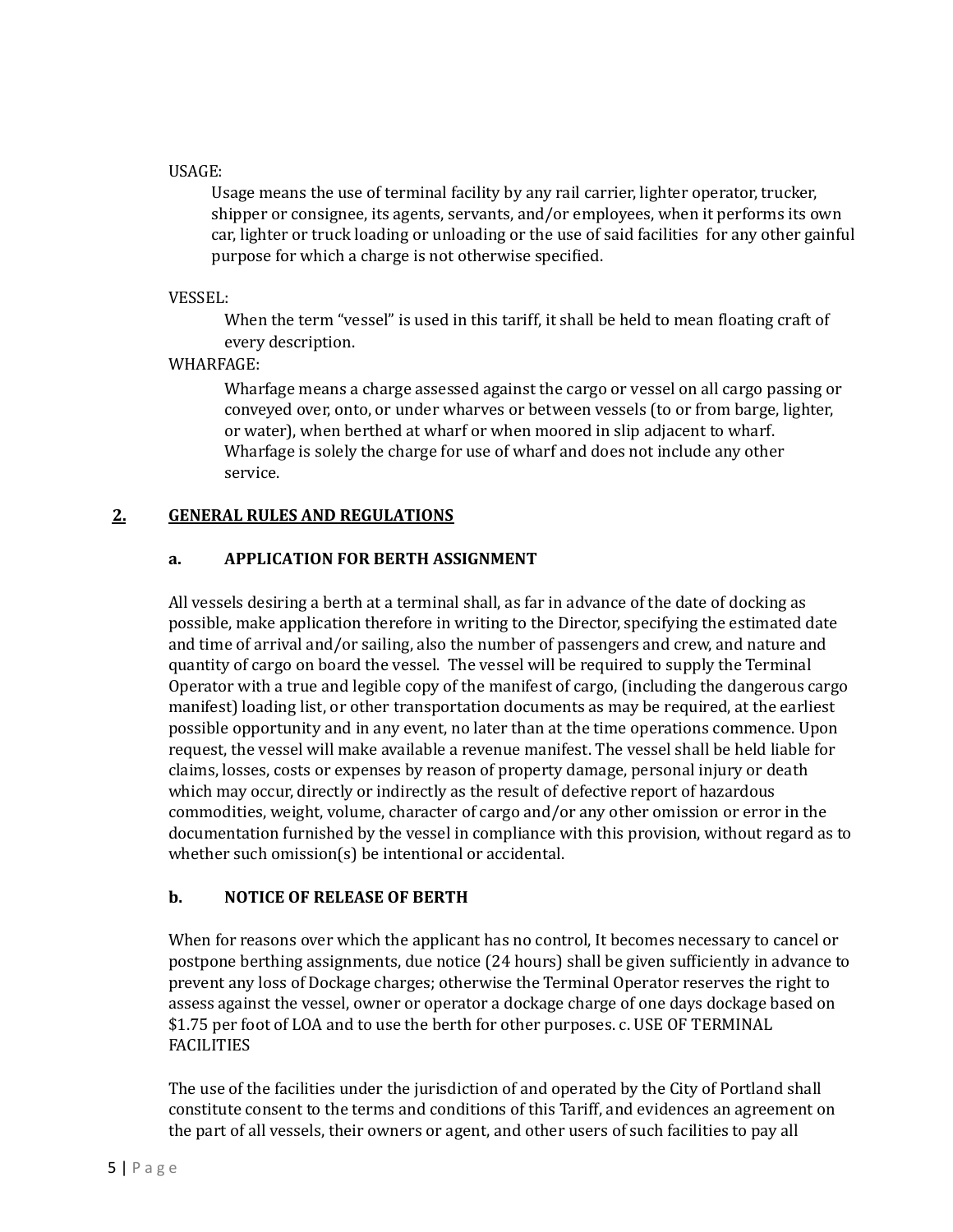charges speciied in this Tariff and to be governed by all rules and regulations herein contained.

## **c. MOVEMENT OF VESSELS**

Vessels are to move or vacate the Terminal facilities at the direction of the Director. Whenever necessary for the proper operation of the Terminal, the Director may order the vessel to move at the vessel's expense. Any vessel which is not moved promptly upon notice to do so may be shifted, and any expense involved, to include labor costs, idle cost for labor and equipment, damage to the vessel or other vessels or to the dock during such removal shall be charged to the vessel. Vessels berthing at the Terminal shall at all times have on board suficient personnel to move said vessel for the protection of the ship and the port. Lastly, this section may be enforced in accordance with ME. Rev. Stat. Ann title. 38 s 5 (1988), the "Harbor Master Statute," as it may be amended from time to time, and by any other remedy available at law or in equity.

## **d. SAFETY**

All parties using the Terminals are required to observe and conform with any and all municipal, state, and federal laws, ordinances and regulations, including, but not limited to OSHA, USGC, EPA and shall remain responsible for any violations of said regulations

## **e. APPLICATIONS OF RATES**

The rates, charges, rules and regulations in this tariff for services and facilities, shall be applicable on and after the effective date of this tariff, or the effective date of supplements, or reissues. Rates will apply to the facilities at the Portland, Maine Terminals as shown on the Property Plan.

## **f. DANGEROUS AND HAZARDOUS CARGOES**

Vessels laden with explosives or other hazardous or highly inlammable cargo will not be allowed within the berthing limits of any pier, dock or bulkhead, or other terminal structure. Only after vessels have applied for and received all local, state and federal permits shall they dock at a terminal. Explosives shall not be stored on the terminal. In the event of a classification dispute, the decision of the Director will be final.

## **g. OTHER PROHIBITED CARGOES**

The City of Portland shall determine what other cargoes shall be deemed prohibited at terminals based upon classiication or type. In the event of a classiication dispute, the decision of the Director will be final.

## **h. EXCLUDED CARGOES**

The City of Portland excludes the following types of cargoes, in addition to those listed above, from its marine terminals: break-bulk cargoes, unitized or neo-bulk cargoes, and bulk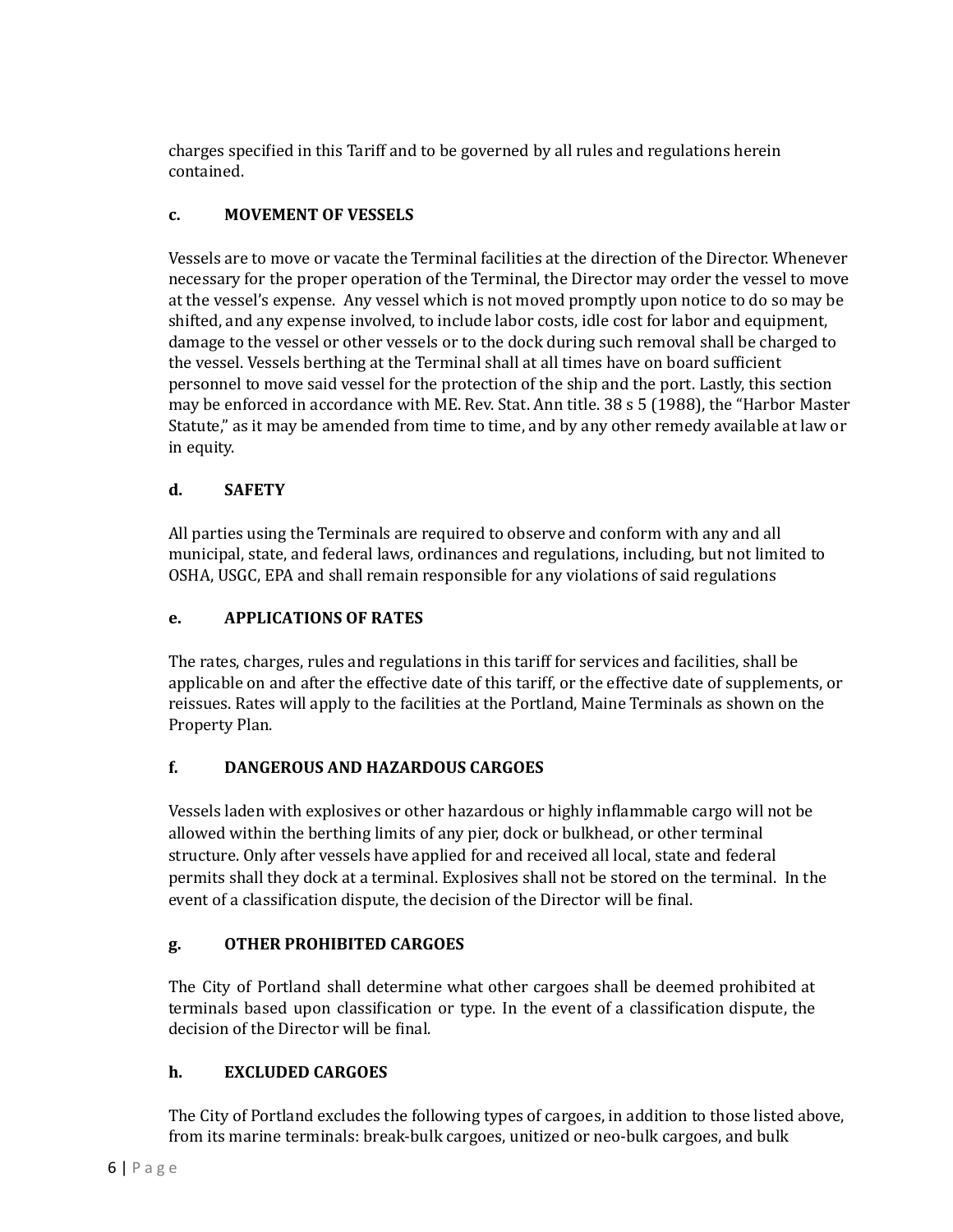cargoes. Exclusions do not apply to cargo loaded or discharged on behalf of the City of Portland or terminal leaseholds. In the event of a classification dispute, the decision of the Director will be final.

#### **i. INSPECTION OF CARGO**

The Terminal Operator may enter upon and inspect any vessel in berth at its terminal to ascertain the kind and quantity of merchandise or cargo thereon and no person or persons may hinder, molest or refuse entrance upon such vessel for the purpose speciied.

#### **j. MANIFESTS OF CARGO**

The master of any vessel docked at the Terminal shall before departure of said vessel furnish a copy of the manifest of the inbound cargo discharged at the Terminals. Manifests or summaries of all outbound cargo received at the Terminals for loading shall be furnished to the Director by the vessel's owners or agents prior to sailing. The right is reserved to audit all manifests and use such audits as a basis for charges.

#### **k. LEGAL HOLIDAY**

The term "Legal Holiday" means and includes the following:

New Years Day Martin Luther King Jr. Day Presidents' Day Patriots Day Good Friday Memorial Day Fourth of July Labor Day Columbus Day Veterans Day Thanksgiving Day Christmas Eve Day Christmas Day New Year's Eve Day

Presidential and Congressional elections and any other National or State holidays created by Executive Authority

#### **l. PAYMENT OF CHARGES**

- (1) All charges published in this tariff shall be due and payable upon presentation of an invoice, except as hereinafter specified.
- (2) All minimum charges accrue to the account of the Terminal Operator. Any party or business entity doing business under this tariff may apply for credit.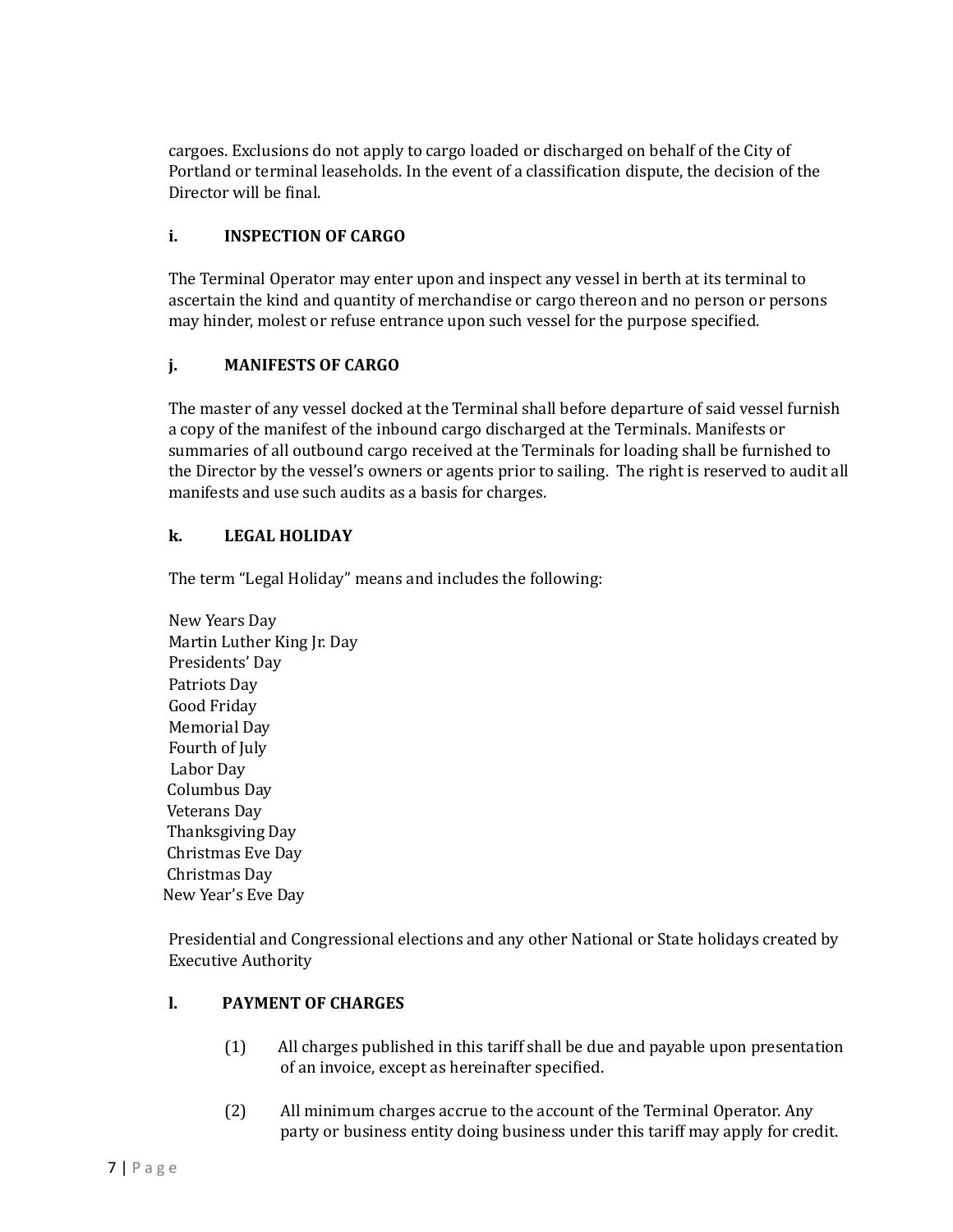Credit, which is extended at the discretion of the Terminal Operator requires payment within 30 days of the date of the invoice. Failure to pay credit accounts when due shall result in cancellation of credit privileges and the reestablishment of cash terms.

- (3) Accounts referred to an attorney or an agency for collection shall be subject to a 15 percent surcharge and additional court costs of incurred. In addition to any other rights recognized by law, the right is reserved by the Terminal Operator to withhold delivery of any goods, on which terminal charges published in this tariff are due and payable, until such time as these charges are paid in full.
- (4) The Terminal Operator shall have a maritime lien upon the vessel, its cargo and freights for all unpaid charges due the Terminal Operator.
- (5) The Terminal Operator reserves the right to deny anyone the use of any terminal until all past due accounts are paid.
- (6) Agents or representatives will be held fully responsible for all charges attributable to their actions on behalf of their principals in arranging services, facilities, equipment or other chargeable items, in accord with the rates therefore published in this tariff.

#### **m. DISCHARGING OF RUBBISH**

Discarding rubbish or any debris into slips or channels or on the Terminals is strictly prohibited. Violators who do not remove debris or rubbish upon demand by the Director shall be charged with the expense of removal.

#### **n. DISCHARGING SEWAGE, GREY WATER, DIRTY BALLAST, OTHER.**

Pumping untreated sewage into the waters of Maine is strictly prohibited by Federal and State law. The discharge of grey water, dirty ballast, or other fluids deemed prohibited by the Director while berthed at municipal facilities is prohibited. Discharges by vessels utilizing treatment equipment approved under U.S. Federal Standards is permitted under the authority of the Director. In the event of a classification dispute, the decision of the Director will be final.

#### **o. FUELING WATERCRAFT**

No gasoline distillates or other liquid petroleum products, other than lubricating oils may be stored, handled, dispensed, kept or used at the Terminals, except at such places and under such conditions as may be specifically designated by the Director.

Nothing herein shall prevent dispensing of such products at retail from barges to watercraft directly, provided such barges are moored at such places as the Director may indicate.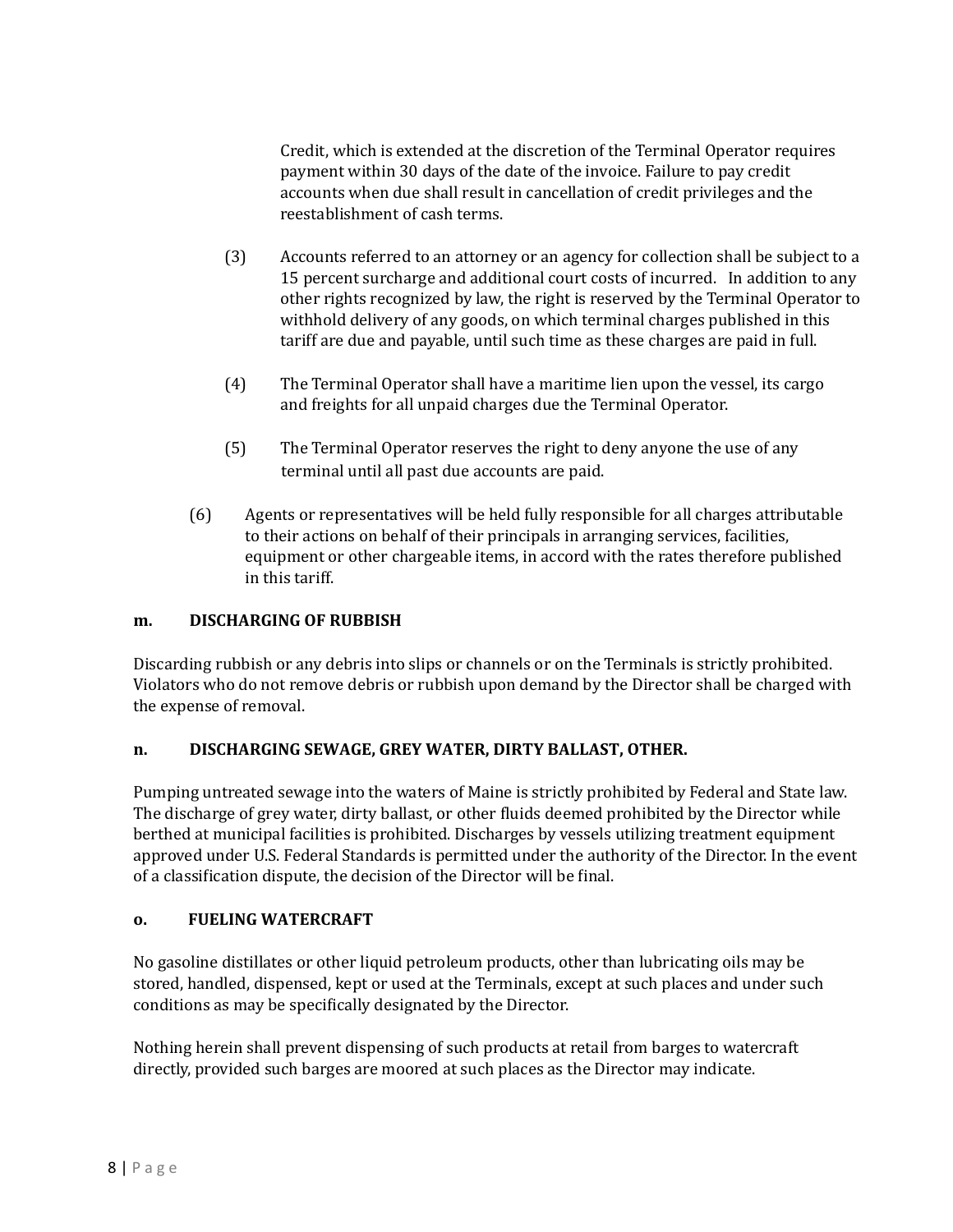#### **p. HARBOR SECURITY**

When in the sole judgment of the Director security oficers are required, they shall be furnished at the expense of the vessel.

#### **q. REMOVAL OF ABANDONED/OBJECTIONABLE CARGO**

The Terminal Operator reserves the right to move abandoned cargo and dispose of such cargo 60 days after notice as well as remove freight or other material which in its judgment is likely to damage other property, to another location, at the risk and expense of the owner.

#### **r. RESPONSIBILITY FOR CLEANING TERMINAL**

All vessels, their owners and agents, and all other users of the Terminals shall be held responsible for cleaning of the property which they have been allowed to use. If such users do not properly clean the facilities or property they have been using, the Director shall order the property cleaned and bill the users responsible at cost plus twenty-ive percent.

#### **s. TERMINAL NOT A PUBLIC THOROUGHFARE**

The Terminals are not a public thoroughfare and all persons entering thereon do so at their own risk.

No person shall enter upon the Terminals except:

- (1) Such persons and their bona ide employees as may be authorized by law and permitted by the Director to engage in the activities for which the Terminal has been provided;
- (2) Duly authorized representatives or employees if the City of Portland or its contractors;
- (3) Representatives or employees of local, state, and federal government or political subdivisions thereof duly authorized by law to enter thereon;
- (4) Other persons granted permission to enter thereon by the Director.

The Director reserves the right to refuse admittance to the Terminal and to require the removal from the premises of any person for any reason whatsoever.

#### **t. POLICY OF NON-COMPETITION**

It is the explicit policy of the City of Portland that City owned cargo facilities will not be used for any purpose which will unfairly compete or interfere with a private taxpaying facility.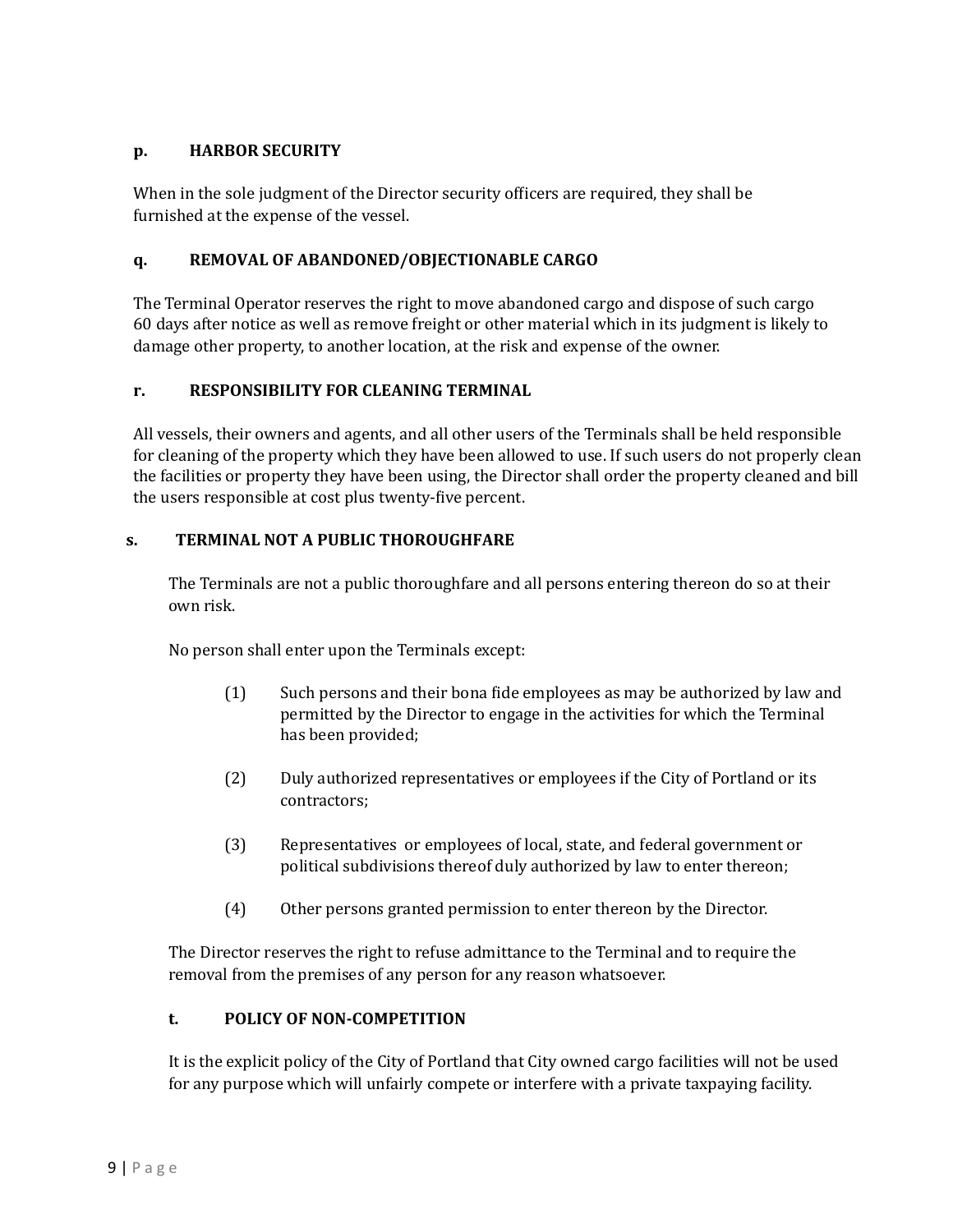## **3. LIABILITY FOR NEGLIGENCE**

No provision contained in this tariff shall limit or relieve the City of Portland, Maine from liability for its own negligence nor require any user to indemnify or hold harmless the City of Portland, Maine from liability for its own negligence.

## **4. LIABILITY OF THE TERMINAL**

Subject to the provisions of Rule 3, the City of Portland, its oficers, agents and employees, or any subsidiaries thereof, shall not be liable of the loss or damage to any watercraft or to any merchandise or cargo at the Terminal resulting from any cause whatsoever unless it is established that such cause was due to its failure to exercise reasonable care.

## **5. LIABILITY OF VESSELS AND PERSONS USING THE TERMINAL**

In the event any damage is done to the wharf or any structures or equipment at the Terminals, the person to whom the berthing is assigned or by whom it is being used and the master, owner, operator or agent of any watercraft, vehicle or instrumentality involved in such damage shall make a full report to the Director, including date and hour damage occurred, names, addresses and descriptions of witnesses and other persons, watercraft or instrumentalities involved in the damage, and all other available facts and information.

All persons to whom any facilities have been assigned shall be responsible and liable to the City of Portland for any damage occurring to such property during their occupancy and/or use, except damage caused by the negligence of the City of Portland, its oficers, agents and employees. Subject to the provisions of Rule 1.

## **6. STEVEDORING, LABOR ARRANGEMENTS AND AGENCY**

## **a. STEVEDORING**

Any vessel calling on the Terminal not meeting the following exemptions listed under 6.a.1. must utilize Stevedoring Services from a contractor that is party to a valid Stevedore License Agreement with the City of Portland.

All Stevedoring Services will be arranged by the vessel or its agent, subject to the rules and regulations of the City of Portland. All work must be performed in a manner satisfactory to the Director – from a safety standpoint, but the City of Portland assumes no responsibility for the performance of such work. The stevedoring contractor must be party to a valid Stevedore License Agreement with the City of Portland after paying the required License fee below and having given satisfactory evidence of inancial responsibility including insurance to cover potential liabilities for damage to cargo, property of the City of Portland, property of others and personal injury and death claims. Such coverage will not extend to actions resulting from the Port's own negligence.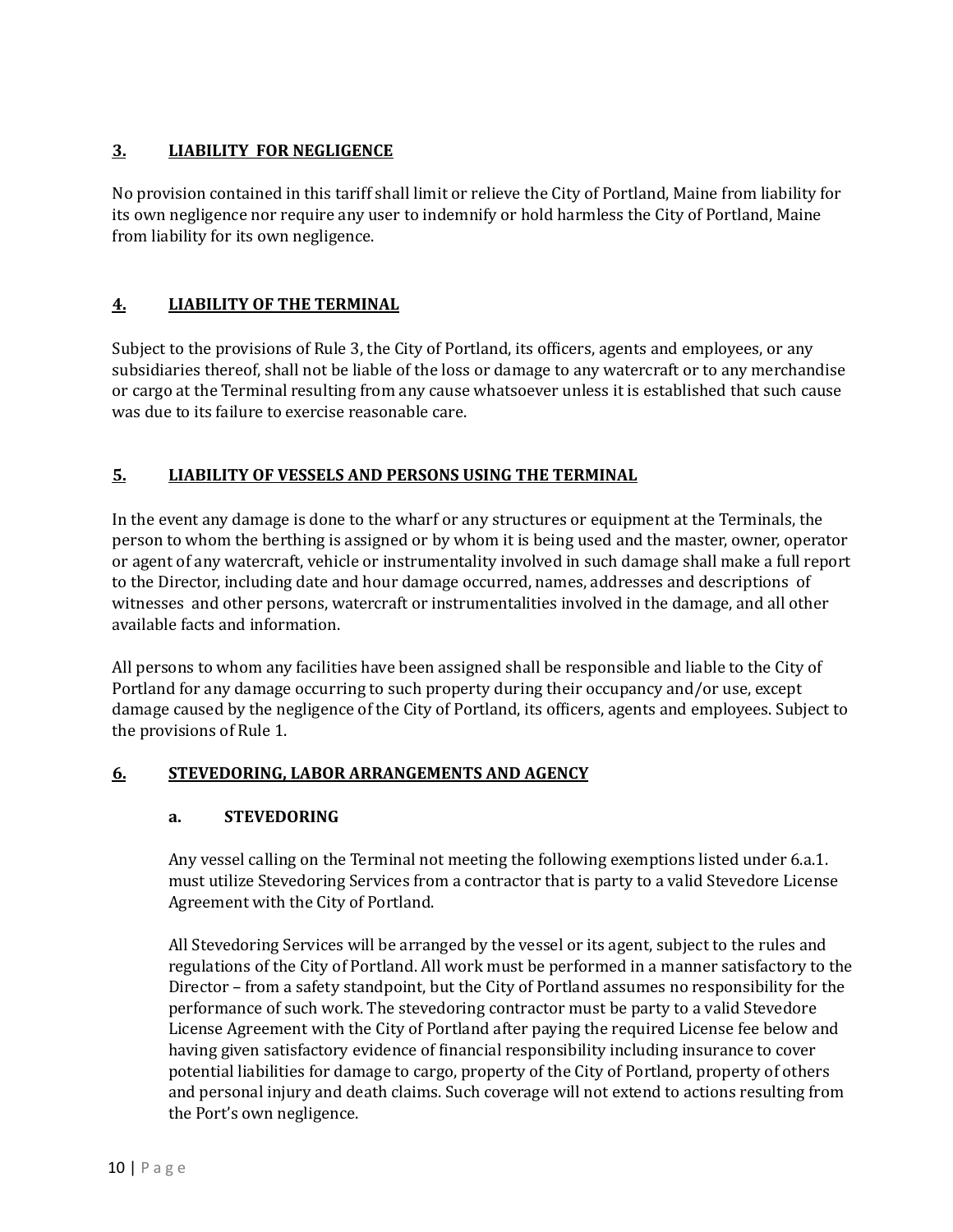#### a. 1. Exemptions:

Vessels that satisfy any one of the following criteria may berth and conduct operations on Terminal property without the services of a Stevedore that is party to a valid Stevedore License Agreement with the City of Portland:

- (1) Vessels that are domestic or previously cleared by US Customs, are not carrying manifest freight cargo, and are under 300 feet in length over all;
- (2) Barges under contract or control of a tug or tow boat operating under contract or lease with the Terminal;
- (3) Vessels operated by irms conducting repair or construction services for the Terminal;
- (4) Vessels operated by the United States military.

With the approval of the Director, vessels satisfying any of the exemptions above may utilize their own staff to handle lines and conduct operations while at the Terminal; however, while at the Terminal no vessel may contract with third party irms or individuals to conduct stevedoring services unless such irms or individuals are party to a valid Stevedore License Agreement with the City of Portland.

Notwithstanding the exemptions described above, the Director has the authority to require any vessel to utilize a stevedore that is party to a valid Stevedore License Agreement with the City of Portland at the Director's sole discretion.

## **b. LABOR ARRANGEMENTS**

The vessel or vessel's agent shall be responsible for selecting and arranging for whatever labor it may desire at its expense, subject only to the requirement that the Director must be advised in advance as to said labor arrangements and the certificate of insurance for all laborers must be presented for the CITY'S approval in advance of the berthing of the vessel.

## **c. INSPECTION OF RECORDS**

The records of the vessels agent, stevedore, and/or labor contractor shall be open to inspection by the Director at reasonably convenient times for the purpose of determining compliance with the provisions of this tariff.

#### **7. DOCKAGE, WHARFAGE, DEMURRAGE, PASSENGER, EQUIPMENT AND MISCELLANEOUS CHARGES**

## **a. DOCKAGE CHARGE**

(1) PASSENGER SHIPS

The dockage rate at the Terminals shall be as set forth below. Rates are expressed in Dollars per foot in overall vessel length per calendar day or fraction thereof.

A. Vessels under 1,000 passengers \$2.50 per foot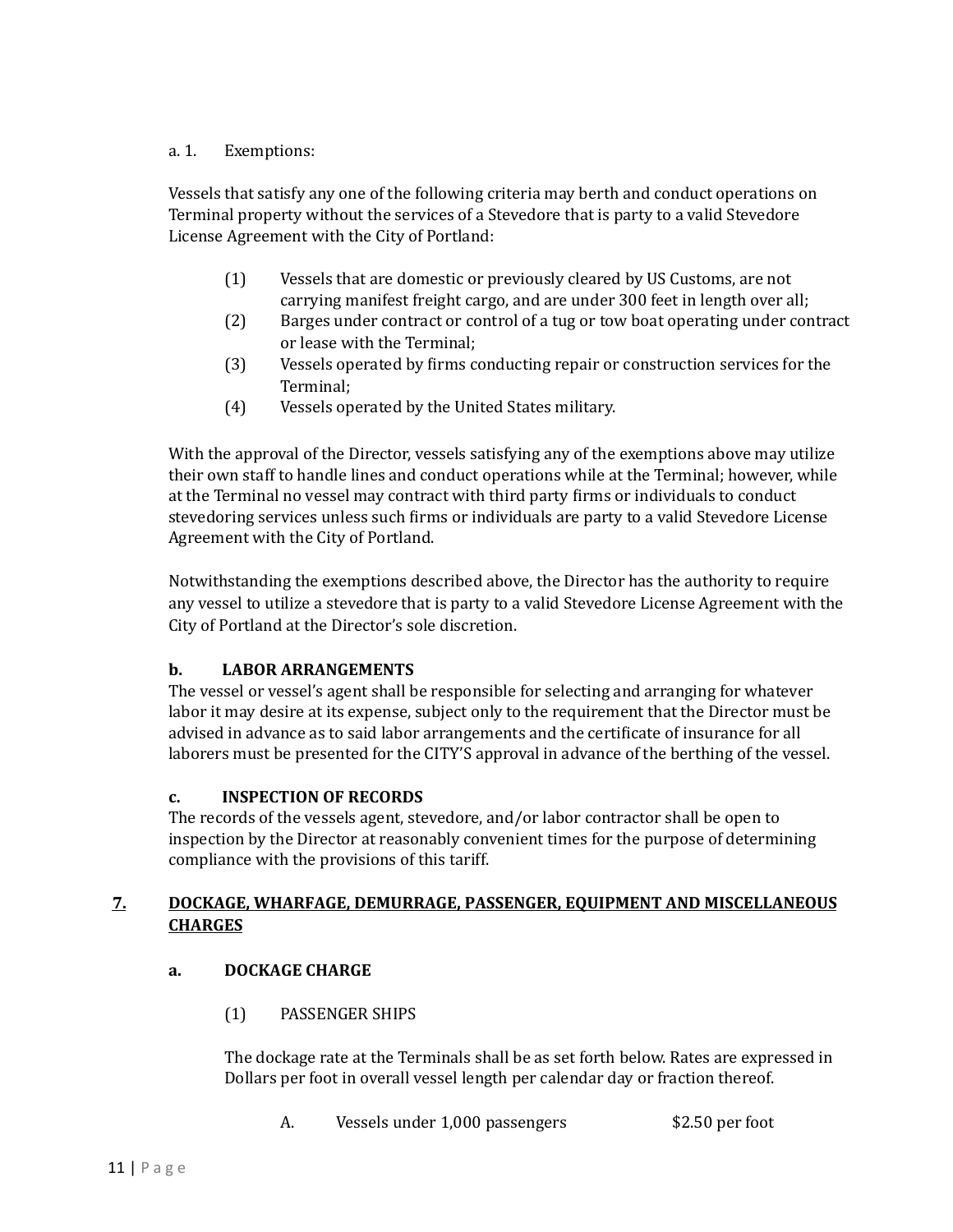| B. | Vessels over 1000 passengers |                                                                                                                                  |
|----|------------------------------|----------------------------------------------------------------------------------------------------------------------------------|
|    |                              | Covered under Passenger Fees,<br>e.1, below, unless otherwise<br>negotiated with the Director.                                   |
| C. | Tendering                    | 0-300 passengers - \$1,500.<br>301-650 passengers - \$3,000.<br>651-999 passengers - \$4,500.<br>Over 1,000 passengers - \$7,500 |

#### (2) COMMERCIAL VESSELS

Self propelled or non-self propelled vessels not using a terminal to discharge or load cargo shall be assessed Dockage at the rates appearing in the table below. Permission for such Dockage shall be at the sole discretion of the Director. Rates are expressed in Dollars per twenty-four hour period or fraction thereof.

| A. Commercial Vessels                                                          | $$2.50$ per foot |  |
|--------------------------------------------------------------------------------|------------------|--|
| B. Excursion vessels, government vessels, and private craft.  Rates on Request |                  |  |

#### (3) NON-SELF PROPELLED FUEL BUNKERS AND TANKERS

A charge of \$2.50 per foot in overall length with a minimum charge of \$325.00 per twenty-four hour period or fraction thereof shall be assessed against seagoing and/or intraport fuel barges berthing or making fast to the city terminal for the purpose of transferring petroleum products between the barge and shore, between the barge and another vessel or due to weather conditions.

(4) MILITARY AND PUBLIC VESSELS

A charge of \$575.00 per vessel per day. No charge for crew or dependents. Vessels may be required to provide crew to augment terminal security.

(5) INACTIVE STATUS – LAY BERTHING (LONG TERM)

Vessels in an inactive status and berthed at a terminal shall be assessed a fixed rate of \$1.50 per foot per day per 30 day period, minimum 30 days.

Water, electrical and sewage services are available at an additional cost. All vessels in lay up status are subject to a security assessment.

#### **b. WHARFAGE CHARGES**

The Wharfage charge shall be: For Cargo: 1. Liner Service Containers Each Container \$40.00 2. Empty Containers **Each Container** \$20.00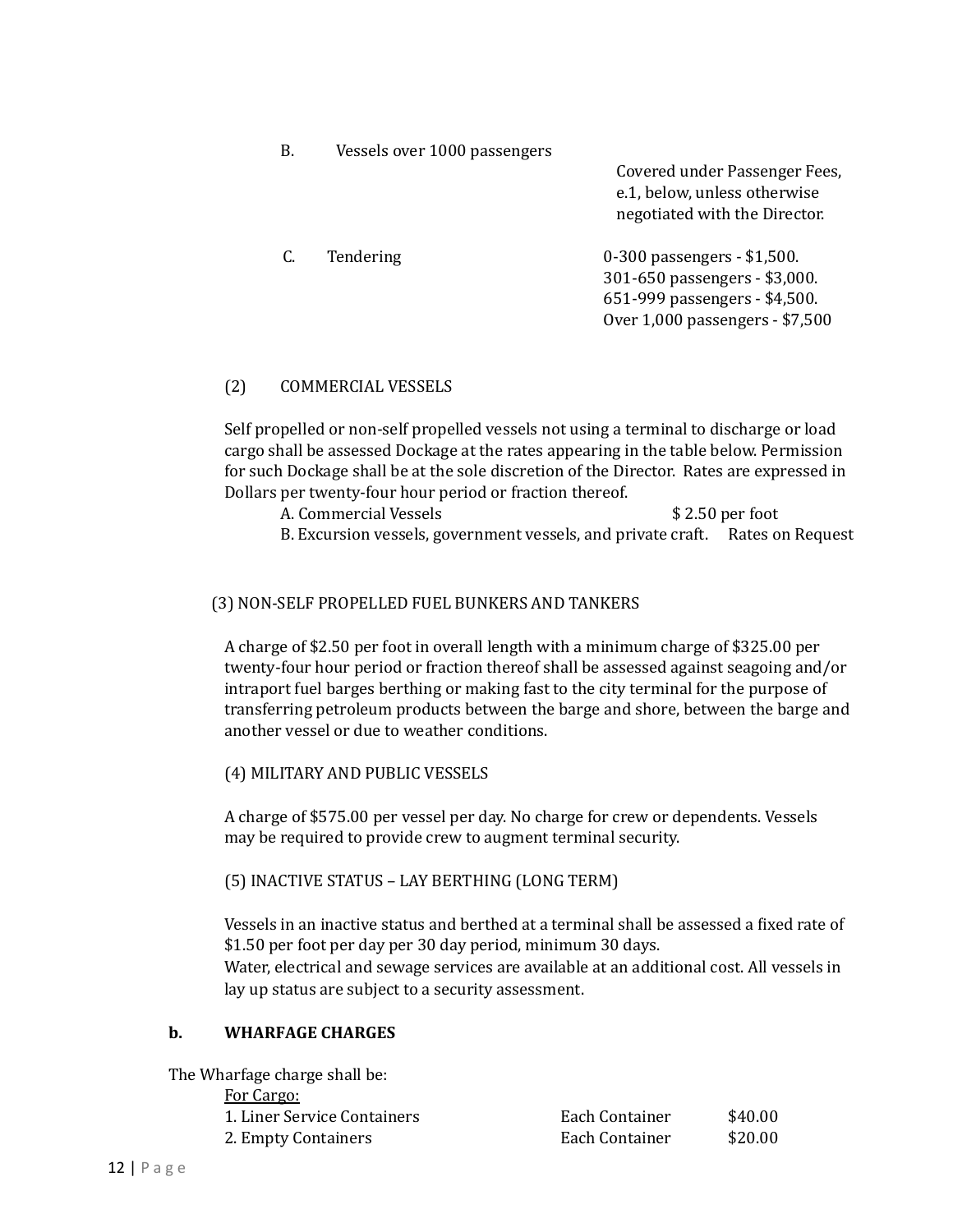| 3. Automobiles (loaded or discharged as cargo) | Each vehicle \$4.00 |        |
|------------------------------------------------|---------------------|--------|
| 4. Security Charge                             | Each Container      | \$1.50 |

#### **c. DEMURRAGE CHARGE FOR INBOUND CARGOES**

| <b>Container Storage Rates</b> |                |         |     |
|--------------------------------|----------------|---------|-----|
| 1. Day 1 - 10                  | Each Container |         | - 0 |
| 2. Day 11 and beyond           | Each Container | \$25.00 |     |

Special Project Cargo Storage Rates

Per sqft/day \$ 0.01 Minimum fee of \$50 Free time is negotiable

#### **d. DEMURRAGE CHARGE FOR OUTBOUND CARGOES**

Container Storage Rates 1. Day 1- 10 Each Container  $\bf{E}$ 2. Day 11 and beyond  $E_1$ 

| 'ach Container | $\Omega$ |
|----------------|----------|
| 'ach Container | \$25.00  |

Special Project Cargo Storage Rates

Per sqft/day \$ 0.01 Minimum fee of \$50 Free time is negotiable

#### **e. PASSENGER CHARGES**

e.1. For vessels using the Terminals on a port of call basis, a per-passenger fee shall be charged upon arrival as set forth below.

(1) Port of Call Operations

\$8.00 per manifested passenger for vessels under 1,000 passengers \$12.00 per manifested passenger for vessels over 1,000 passengers

(2) International Ferries

\$2.50 per manifested passenger will be charged upon arrival.

\$2.50 per manifested passenger will be charged upon departure.

(3) Home Port Operations

\$4.50 per manifested passenger will be charged upon arrival.

\$4.50 per manifested passenger will be charged upon departure.

(4) Excursion Vessels

\$1.00 will be charged per manifested passenger upon departure.

(5) Coastal and Inter-Harbor Domestic Ferries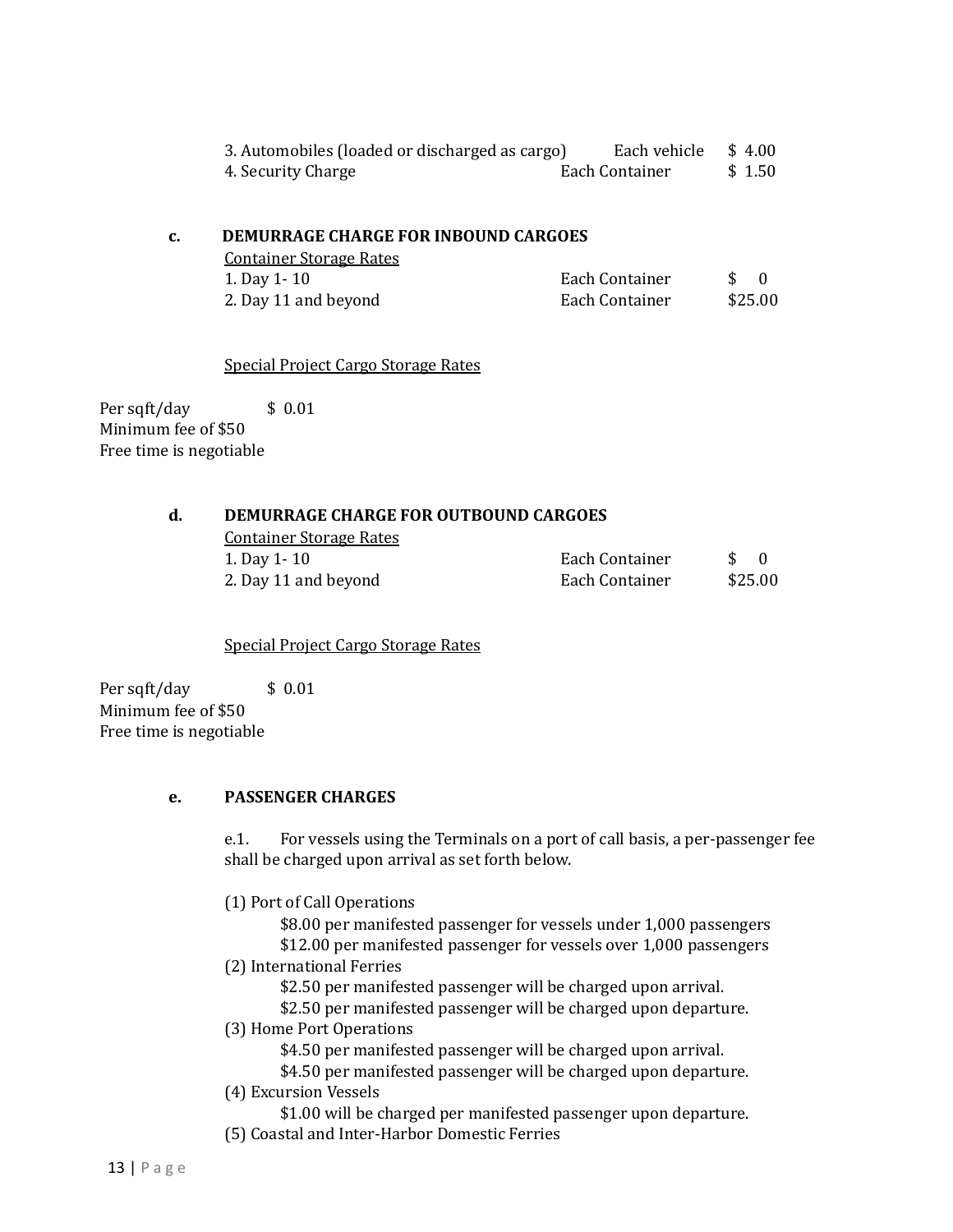\$0.75 per manifested passenger for domestic intra-port ferry service will be charged upon arrival.

\$0.75 per manifested passenger for domestic Inter-port ferry service will be charged upon departure.

(6) Intra-Harbor Ferries

Reserved

- (7) Infrastructure Fees
	- \$2.00 per manifested passenger under 1,000 passengers \$2.00 per manifested passenger over 1,000 passenger \$2.00 per manifested passenger for Home Port Operations upon arrival \$2.00 per manifested passenger for Home Port Operations upon departure

e.2. For International Ferries, unless superseded by terminal lease:

(1) Recreational Vehicles/Motor Homes on arrival and departure

|                                                                             | Each Vehicle | \$20.00  |  |
|-----------------------------------------------------------------------------|--------------|----------|--|
| (2) Passenger Vehicle with Camper/Utility Trailer for arrival and departure |              |          |  |
|                                                                             | Each Unit    | \$10.00  |  |
| (3) Tour Busses/Motor Coaches on arrival and departure                      |              |          |  |
|                                                                             | Per Day      | \$200.00 |  |
| (4) Automobiles on arrival and departure                                    |              |          |  |
|                                                                             | Per Vehicle  | 5.00     |  |

## **f. CRANE RENTAL**

Section Reserved

#### **g. GANGWAY RENTAL**

\$500.00 per day or fraction thereof exclusive of operator for Hydraulic Gangway and \$300.00 for Portable Gangway. Operation of the gangway shall be performed only by persons approved by the Director. The Director reserves the right to terminate the rights of any party renting the gangway in the event of abuse of the equipment or its use or operation outside its rated capacity.

## **h. FENDER RENTAL**

\$500.00 per fender per day or fraction thereof exclusive of labor to install/uninstall. Installation of vendors shall only be done by persons approved by the Director. The Director reserves the right to terminate the rights of any party renting the fenders in the event of abuse of the equipment or its use or operation outside its rated capacity.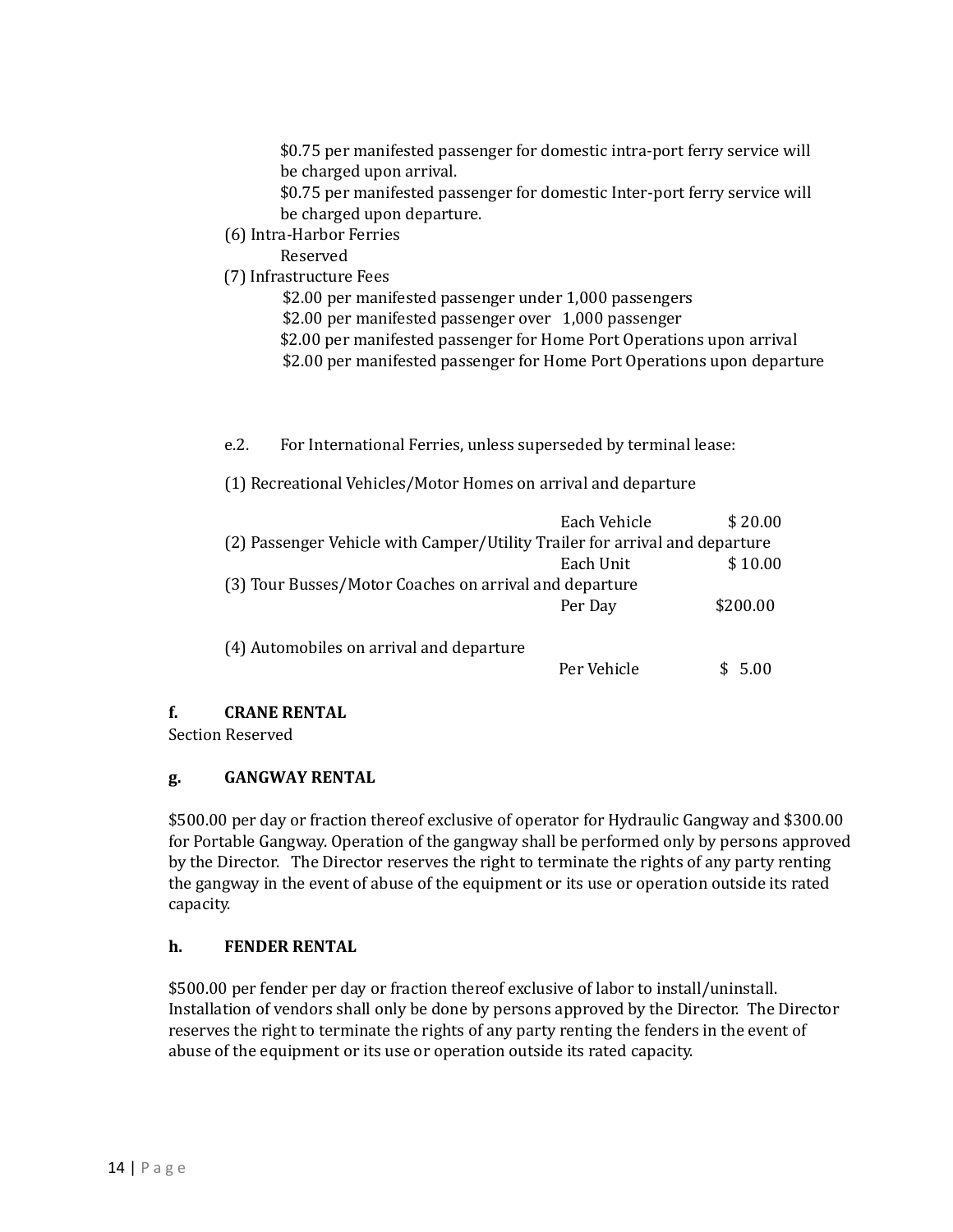#### **i. FRESH WATER**

\$4.00 per metric ton as determined by a Portland Water District metering device installed at the

Terminal, including labor. All hoses shall be provided by the vessel.

#### **j. STEVEDORING SERVICE PROVIDER LICENSING FEE**

An annual fee of \$3500 is charged for a contract stevedoring service provider. A separate license from the Department is required and will be issued to provider prior to any service.

#### **k. GENERAL CHARGES AND PAYMENTS**

All charges published in this Tariff shall be due and payable upon presentation of an invoice.

#### **l. INSURANCE**

The rates contained in this Tariff do not include insurance of any kind.

#### **m. SECURITY**

The following fees will be charged and will apply to all ships utilizing the facilities. The Facility

Security Oficer will determine the level of coverage required.

#### **MARSEC LEVEL 1 - YELLOW - Regular Operations:**

| Passenger ships carrying under 500 passengers | \$30.00 per guard/per hour * |
|-----------------------------------------------|------------------------------|
| Passenger ships carrying over 500 passengers  | \$2,000.00 12 hours maximum  |
| Tender Vessels                                | \$30.00 per guard/per hour   |
| Commercial, military and research vessels     | \$30.00 per guard/per hour * |
| Police Officer (minimum 4 hours)              | \$60.00 per officer/per hour |

\* Seventy two (72) hour notice required, \$45.00 per hour without notice

#### **MARSEC LEVEL 2 - ORANGE - Heightened Security**:

In addition to the above passenger security fees the following mandatory fees will be charged:<br>Addition Additional Security Guards **\$** 30.00 per guard/per hour

| Additional Security Guards        | \$30.00 per guard/per hour   |
|-----------------------------------|------------------------------|
| Police Officers (minimum 4 hours) | \$60.00 per officer/per hour |